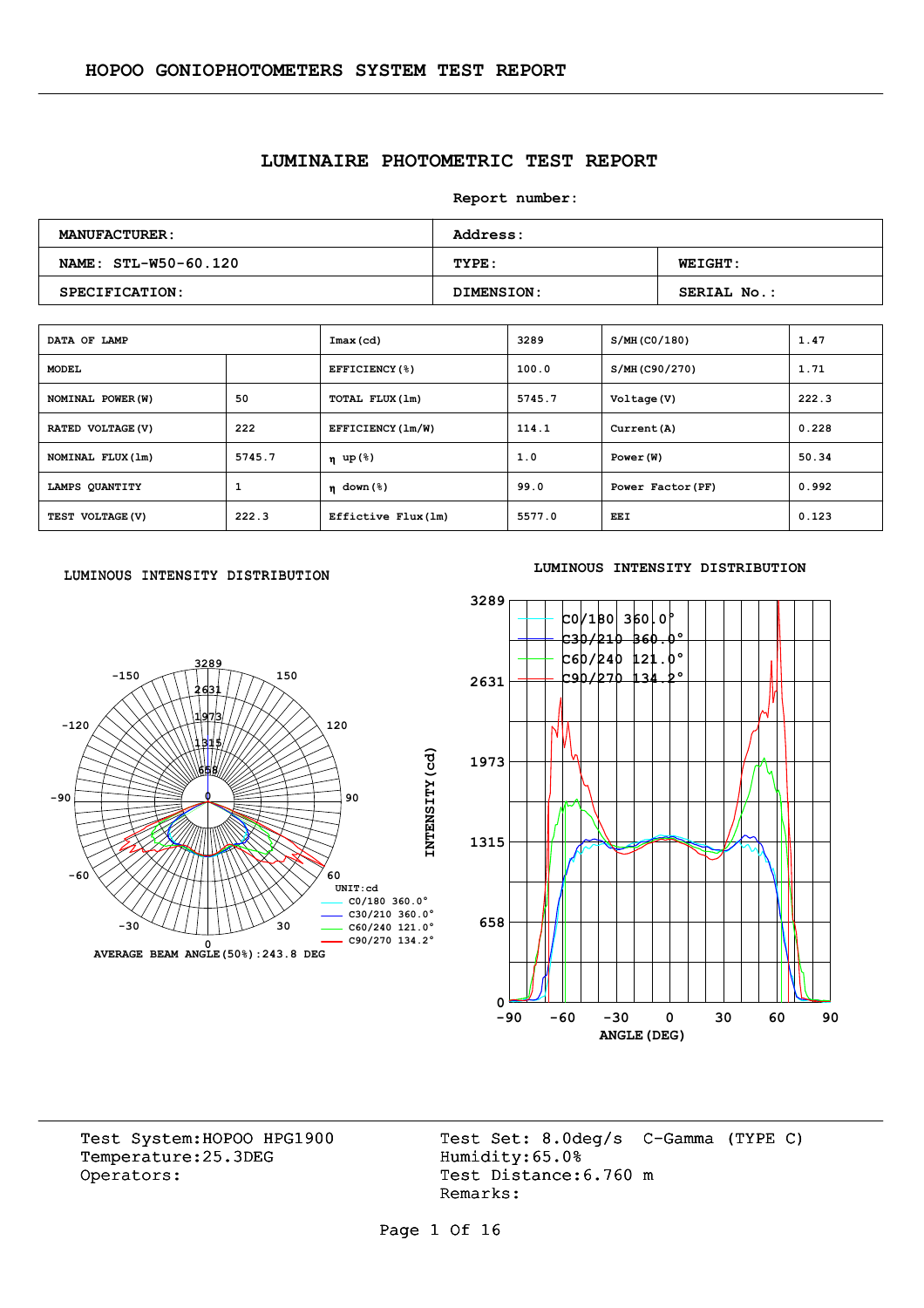## **Color Temperature Data List**

**Report number:** 

| <b>MANUFACTURER:</b>  | <b>Address:</b> |                |  |  |  |  |  |
|-----------------------|-----------------|----------------|--|--|--|--|--|
| NAME: STL-W50-60.120  | TYPE:           | <b>WEIGHT:</b> |  |  |  |  |  |
| <b>SPECIFICATION:</b> | DIMENSION:      | SERIAL No.:    |  |  |  |  |  |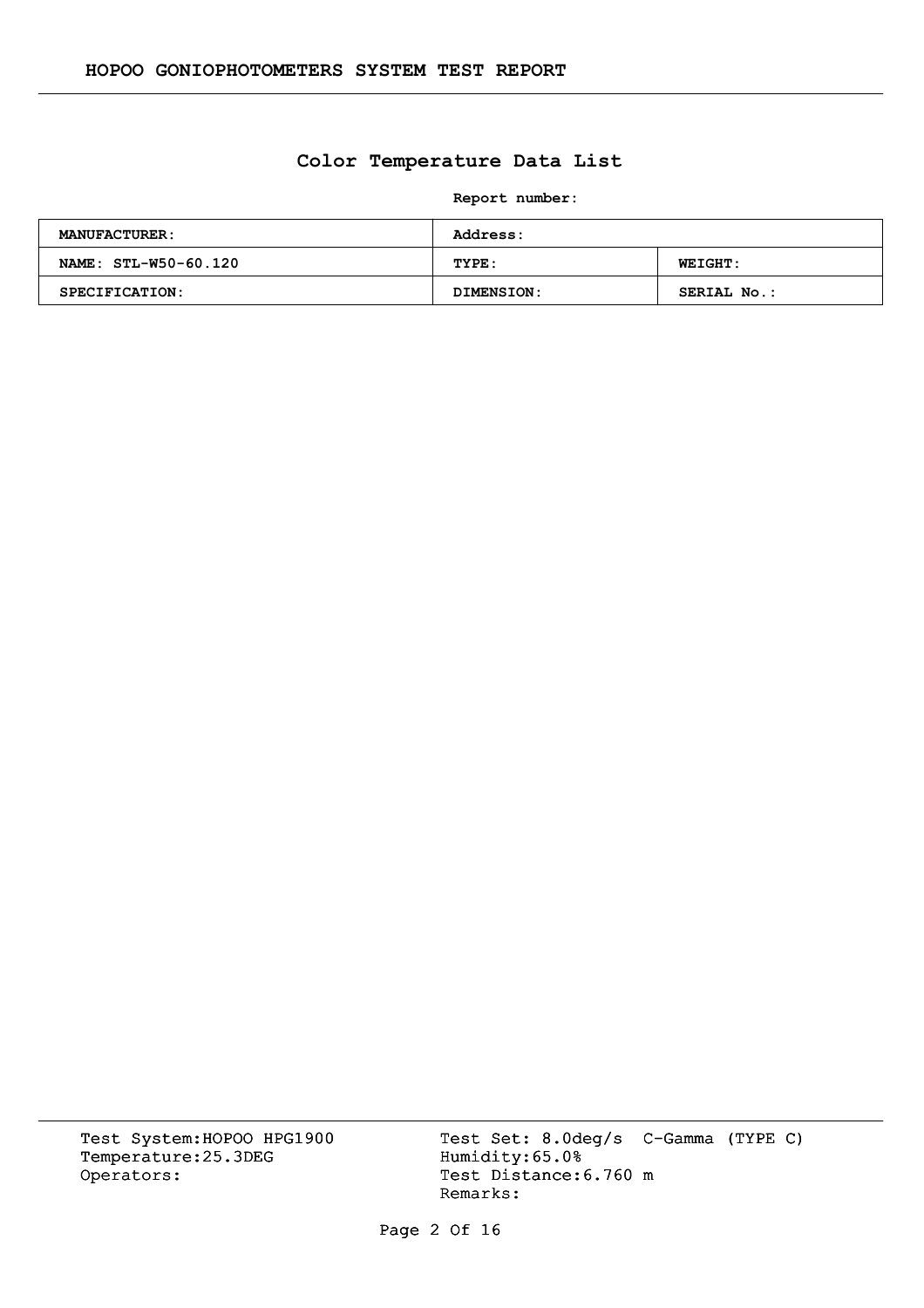#### **AVERAGE AND CENTER E Figure**

**Report number:** 

| <b>MANUFACTURER:</b> | <b>Address:</b> |                    |  |  |  |  |  |
|----------------------|-----------------|--------------------|--|--|--|--|--|
| NAME: STL-W50-60.120 | TYPE:           | <b>WEIGHT:</b>     |  |  |  |  |  |
| SPECIFICATION:       | DIMENSION:      | <b>SERIAL No.:</b> |  |  |  |  |  |



Angle:49.8deg

Temperature:25.3DEG Operators: Test Distance: 6.760 m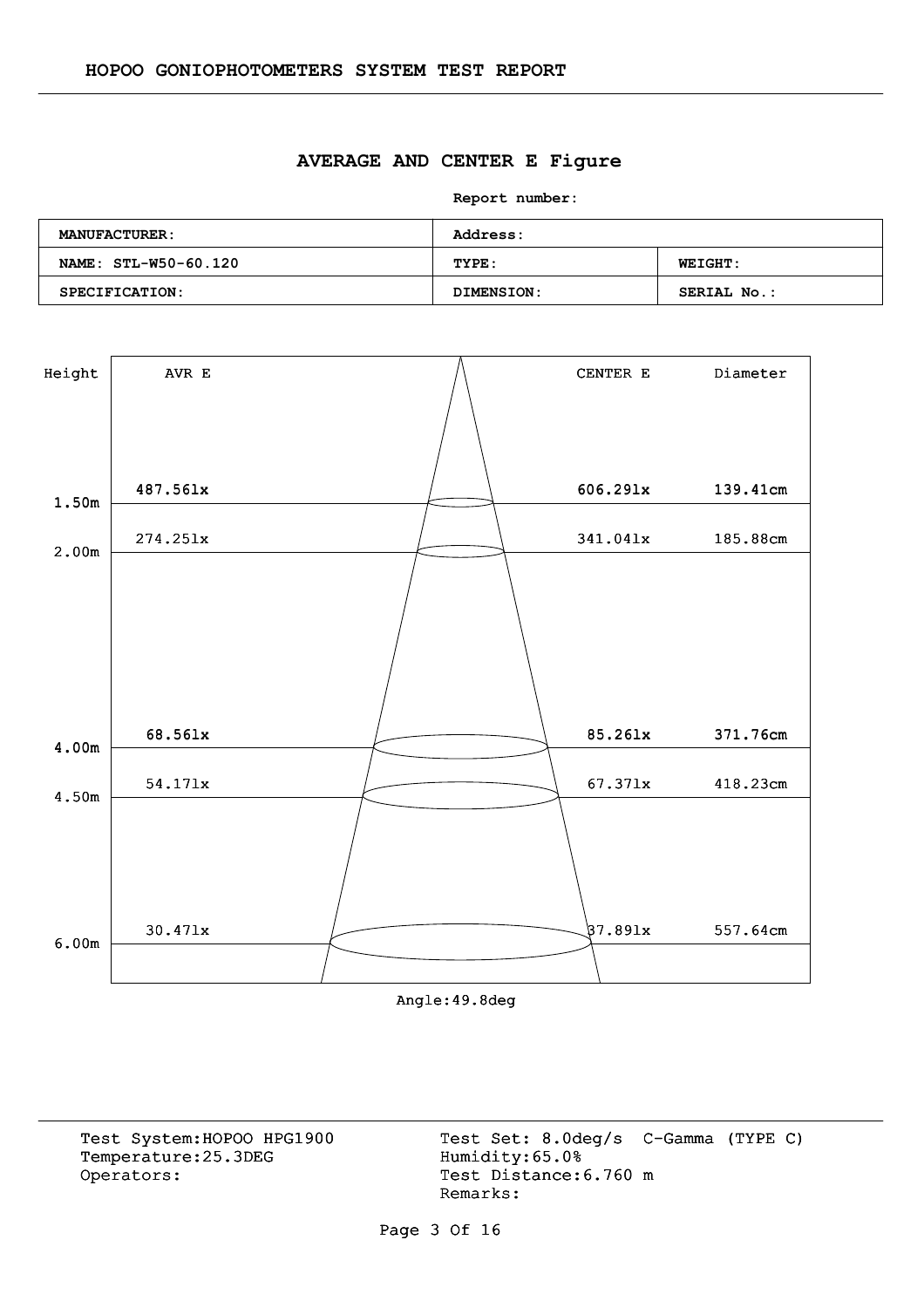# **ZONAL FLUX DIAGRAM**

#### **Report number:**

| <b>MANUFACTURER:</b>  | <b>Address:</b>   |                    |  |  |  |  |  |
|-----------------------|-------------------|--------------------|--|--|--|--|--|
| NAME: STL-W50-60.120  | TYPE:             | <b>WEIGHT:</b>     |  |  |  |  |  |
| <b>SPECIFICATION:</b> | <b>DIMENSION:</b> | <b>SERIAL No.:</b> |  |  |  |  |  |

| $\gamma$ | CO.   | C45   | C90   | C <sub>135</sub> | C180                  | C <sub>225</sub> | C <sub>270</sub> | C315  | γ           | zbne     | total |
|----------|-------|-------|-------|------------------|-----------------------|------------------|------------------|-------|-------------|----------|-------|
| 5.0      | 1369  | 1343  | 1335  | 1309             | 1355                  | 1328             | 1312             | 1309  | $0 - 5$     | 31.87    | 31.87 |
| 10.0     | 1340  | 1326  | 1307  | 1293             | 1333                  | 1301             | 1282             | 1286  | $5 - 10$    | 94.33    | 126.2 |
| 15.0     | 1325  | 1305  | 1274  | 1265             | 1301                  | 1277             | 1237             | 1254  | $10 - 15$   | 153.2    | 279.4 |
| 20.0     | 1305  | 1275  | 1238  | 1246             | 1285                  | 1255             | 1200             | 1222  | $15 - 20$   | 208.0    | 487.5 |
| 25.0     | 1268  | 1266  | 1215  | 1228             | 1250                  | 1238             | 1172             | 1216  | $20 - 25$   | 260.8    | 748.4 |
| 30.0     | 1251  | 1266  | 1235  | 1235             | 1233                  | 1248             | 1238             | 1214  | $25 - 30$   | 312.3    | 1061  |
| 35.0     | 1296  | 1294  | 1346  | 1268             | 1267                  | 1303             | 1450             | 1290  | $30 - 35$   | 373.6    | 1434  |
| 40.0     | 1285  | 1369  | 1500  | 1341             | 1291                  | 1434             | 1833             | 1409  | $35 - 40$   | 454.2    | 1889  |
| 45.0     | 1259  | 1426  | 1732  | 1437             | 1265                  | 1539             | 2125             | 1577  | $40 - 45$   | 547.2    | 2436  |
| 50.0     | 1214  | 1437  | 1879  | 1492             | 1204                  | 1617             | 2289             | 1636  | $45 - 50$   | 631.6    | 3068  |
| 55.0     | 1176  | 1394  | 2022  | 1460             | 1149                  | 1531             | 2331             | 1566  | $50 - 55$   | 688.7    | 3756  |
| 60.0     | 931.1 | 1268  | 2188  | 1333             | 949.0                 | 1309             | 2546             | 1338  | $55 - 60$   | 703.1    | 4460  |
| 65.0     | 505.9 | 954.0 | 2242  | 1095             | 482.9                 | 907.2            | 2096             | 1049  | $60 - 65$   | 638.8    | 5098  |
| 70.0     | 52.37 | 491.4 | 890.4 | 611.2            | 101.1                 | 336.1            | 650.7            | 442.8 | $65 - 70$   | 387.5    | 5486  |
| 75.0     | 19.73 | 194.6 | 306.9 | 273.3            | 14.87                 | 132.6            | 35.67            | 145.7 | $70 - 75$   | 146.2    | 5632  |
| 80.0     | 28.38 | 31.28 | 20.76 | 32.21            | 21.46                 | 21.62            | 13.18            | 25.01 | $75 - 80$   | 39.60    | 5672  |
| 85.0     | 7.762 | 19.57 | 17.91 | 20.34            | 4.723                 | 15.36            | 8.884            | 18.96 | $80 - 85$   | 10.84    | 5683  |
| 90.0     | 5.611 | 14.33 | 11.73 | 14,44            | 2.478                 | 10.17            | 8.651            | 12.32 | $85 - 90$   | 7.654    | 5690  |
| 95.0     | 4.956 | 6.944 | 7.435 | 6.967            | 2.992                 | 5.728            | 8.791            | 6.500 | $90 - 95$   | 4.394    | 5695  |
| 100.0    | 5.377 | 5.821 | 7.294 | 6.219            | 3.647                 | 5.775            | 8.323            | 6.149 | $95 - 100$  | 3.279    | 5698  |
| 105.0    | 5.938 | 6.780 | 8.838 | 7.388            | 4.535                 | 6.429            | 9.539            | 6.570 | $100 - 105$ | 3.437    | 5701  |
| 110.0    | 6.780 | 7.809 | 11.41 | 8.347            | 5.518                 | 7.224            | 10.33            | 7.435 | $105 - 110$ | 3.887    | 5705  |
| 115.0    | 7.575 | 8.580 | 10.66 | 8.791            | 6.219                 | 7.832            | 10.66            | 8.019 | $110 - 115$ | 4.157    | 5710  |
| 120.0    | 8.183 | 9.095 | 10.94 | 9.259            | 6.967                 | 8.370            | 10.89            | 8.393 | $115 - 120$ | 4.226    | 5714  |
| 125.0    | 8.651 | 9.422 | 11.17 | 9.609            | 7.528                 | 9.329            | 11.12            | 9.142 | $120 - 125$ | 4,243    | 5718  |
| 130.0    | 9.118 | 9.820 | 11.26 | 9.796            | 8.276                 | 9.492            | 11.36            | 9.656 | $125 - 130$ | 4.187    | 5722  |
| 135.0    | 9.679 | 10.19 | 11.45 | 10.03            | 8.744                 | 9.843            | 11.50            | 9.937 | $130 - 135$ | 4.019    | 5726  |
| 140.0    | 9.960 | 10.42 | 11.64 | 10.35            | 9.446                 | 10.26            | 11.83            | 10.26 | 135-140     | 3.810    | 5730  |
| 145.0    | 10.24 | 10.68 | 11.45 | 10.54            | 9.913                 | 10.52            | 11.83            | 10.42 | $140 - 145$ | 3.521    | 5734  |
| 150.0    | 10.70 | 10.66 | 11.12 | 10.54            | 10.42                 | 10.61            | 11.59            | 10.45 | $145 - 150$ | 3.141    | 5737  |
| 155.0    | 10.94 | 10.82 | 10.94 | 10.49            | 10.66                 | 10.73            | 11.22            | 10.54 | $150 - 155$ | 2.711    | 5739  |
| 160.0    | 11.08 | 10.66 | 10.70 | 10.56            | 10.89                 | 10.75            | 11.12            | 10.61 | $155 - 160$ | 2.254    | 5742  |
| 165.0    | 11.50 | 10.77 | 10.75 | 10.59            | 10.94                 | 10.87            | 11.12            | 10.59 | $160 - 165$ | 1.777    | 5743  |
| 170.0    | 11.45 | 10.73 | 10.56 | 10.45            | 10.98                 | 10.66            | 10.66            | 10.54 | 165-170     | 1.280    | 5745  |
| 175.0    | 11.26 | 10.49 | 10.42 | 10.26            | 10.84                 | 10.45            | 10.61            | 10.31 | $170 - 175$ | 0.761    | 5745  |
| 180.0    | 11.08 | 10.45 | 10.33 | 10.26            | 11.03                 | 10.42            | 10.66            | 10.14 | $175 - 180$ | 0.251    | 5746  |
| DEG      |       |       |       |                  | LUMINOUS INTENSITY:cd |                  |                  |       |             | UNIT: 1m |       |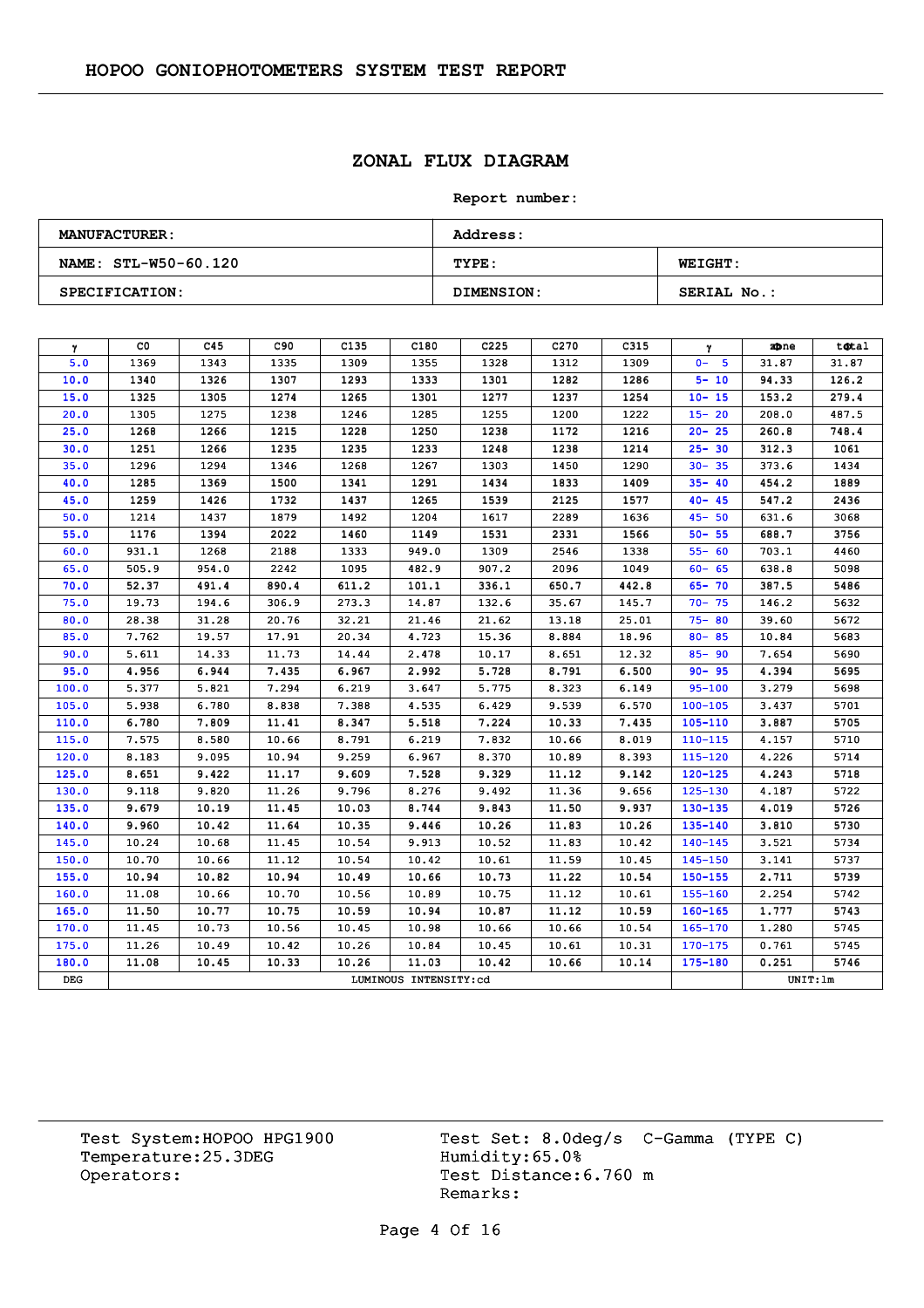#### **LUMINANCE LIMITATION CURVES**

**Report number:** 

| <b>MANUFACTURER:</b>  | <b>Address:</b>   |                    |  |  |  |  |  |
|-----------------------|-------------------|--------------------|--|--|--|--|--|
| NAME: STL-W50-60.120  | TYPE:             | <b>WEIGHT:</b>     |  |  |  |  |  |
| <b>SPECIFICATION:</b> | <b>DIMENSION:</b> | <b>SERIAL No.:</b> |  |  |  |  |  |



#### LUMINANCE cd/(m2)

| G (DEG) | CO/180 | C90/270 |
|---------|--------|---------|
| 85      | 891    | 2055    |
| 80      | 1635   | 1196    |
| 75      | 762    | 11861   |
| 70      | 1531   | 26035   |
| 65      | 11972  | 53049   |
| 60      | 18624  | 43756   |
| 55      | 20499  | 35256   |
| 50      | 18887  | 29232   |
| 45      | 17802  | 24499   |

Temperature:25.3DEG Operators: Test Distance: 6.760 m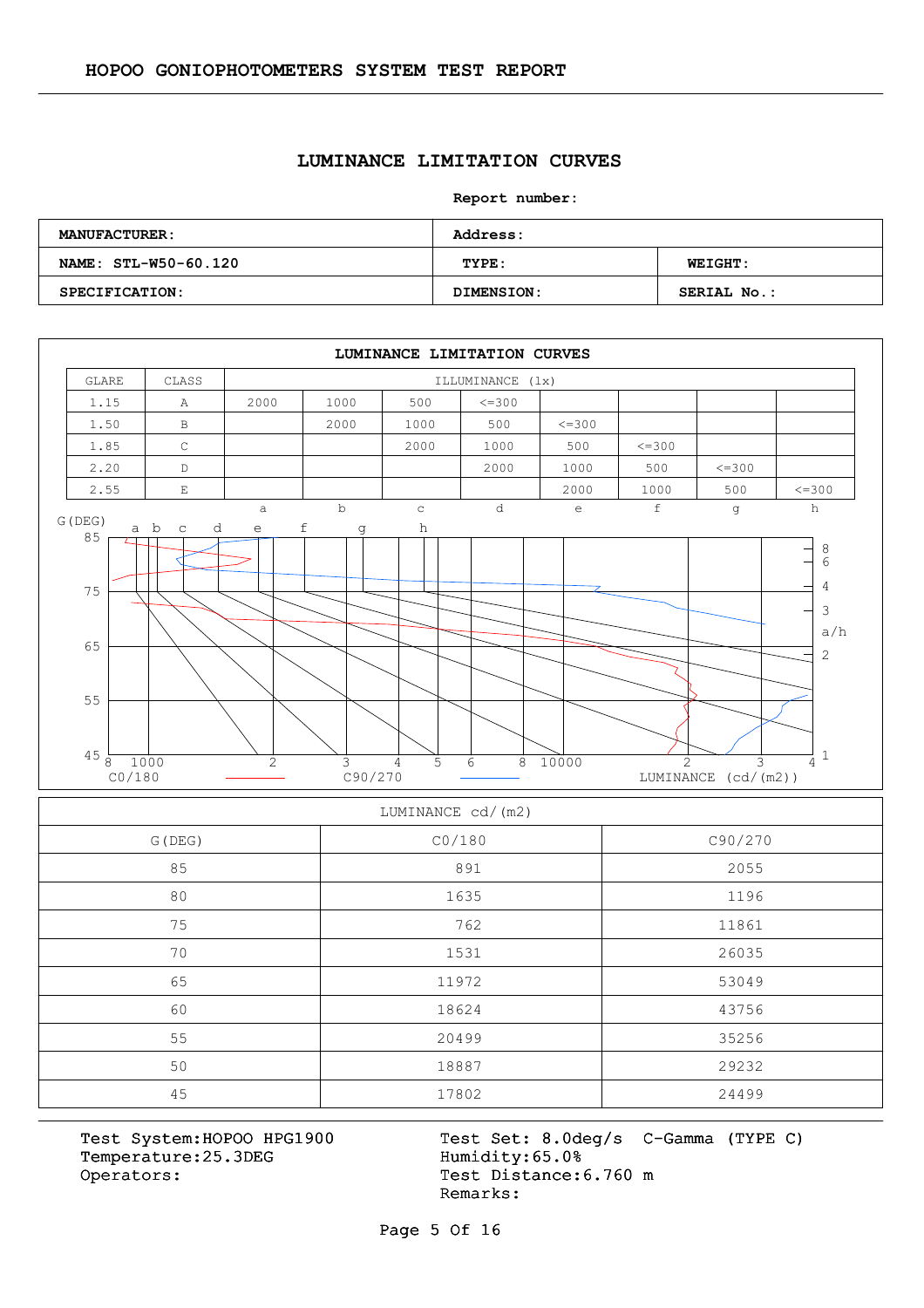# **ISOCANDELA DIAGRAM**

**Report number:** 

| <b>MANUFACTURER:</b> | <b>Address:</b> |                |  |  |  |  |  |
|----------------------|-----------------|----------------|--|--|--|--|--|
| NAME: STL-W50-60.120 | TYPE:           | <b>WEIGHT:</b> |  |  |  |  |  |
| SPECIFICATION:       | DIMENSION:      | SERIAL No.:    |  |  |  |  |  |



Temperature:25.3DEG Operators: Test Distance: 6.760 m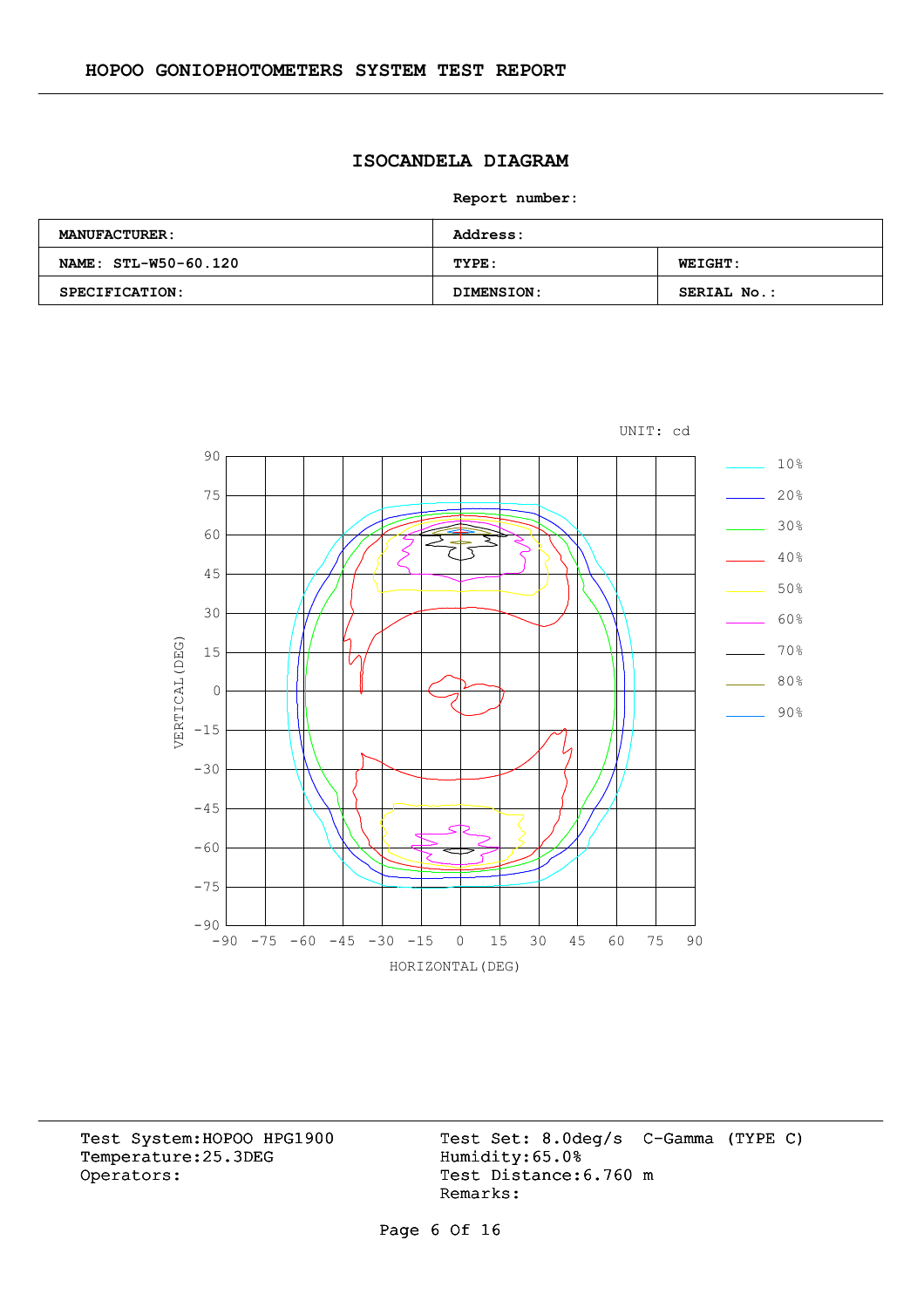## **ISOLUX DIAGRAM**

**Report number:** 

| <b>MANUFACTURER:</b> | <b>Address:</b> |                    |  |  |  |  |  |
|----------------------|-----------------|--------------------|--|--|--|--|--|
| NAME: STL-W50-60.120 | TYPE:           | <b>WEIGHT:</b>     |  |  |  |  |  |
| SPECIFICATION:       | DIMENSION:      | <b>SERIAL No.:</b> |  |  |  |  |  |



Temperature:25.3DEG Operators: Test Distance: 6.760 m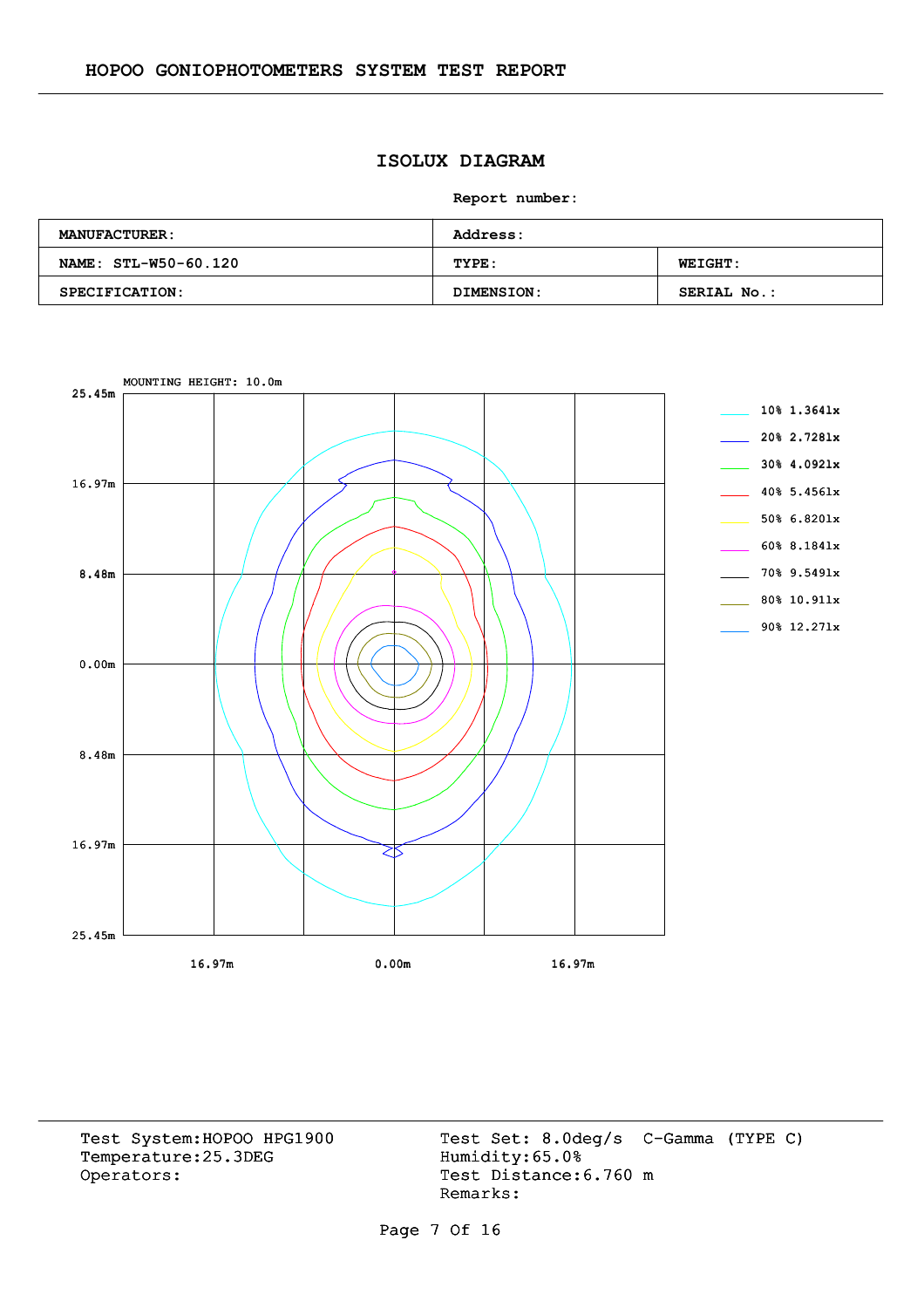## **AREA LUMINOUS FLUX**

**Report number:** 

| <b>MANUFACTURER:</b> | <b>Address:</b> |                |  |  |  |  |  |
|----------------------|-----------------|----------------|--|--|--|--|--|
| NAME: STL-W50-60.120 | TYPE:           | <b>WEIGHT:</b> |  |  |  |  |  |
| SPECIFICATION:       | DIMENSION:      | SERIAL No.:    |  |  |  |  |  |

| 90             | UNIT:lm<br>AREA FLUX DIAGRAM |      |                |      |       |                |       |      |                  |      |      |      |      | $\Phi$ t | $\Phi$ a |          |      |      |      |      |
|----------------|------------------------------|------|----------------|------|-------|----------------|-------|------|------------------|------|------|------|------|----------|----------|----------|------|------|------|------|
| 80             | 0.01                         | 0.05 | 0.13           | 0.22 | 0.31  | 0.39           | 0.43  | 0.39 | 0.33             | 0.35 | 0.44 | 0.51 | 0.48 | 0.38     | 0.28     | 0.17     | 0.08 | 0.02 | 4.96 | 0.00 |
| 70             | 0.01                         | 0.07 | 0.19           | 0.34 | 0.63  | 1.86           | 3.61  | 4.61 | 5.02             | 5.40 | 5.57 | 4.80 | 2.61 | 0.87     | 0.39     | 0.23     | 0.09 | 0.02 | 36.3 | 15.0 |
| 60             | 0.01                         | 0.10 | 0.27           | 0.69 | 4.05  | 13.2           | 27.0  | 41.7 | 55.0             | 56.2 | 45.1 | 32.4 | 16.6 | 5.13     | 0.83     | 0.31     | 0.12 | 0.02 | 299  | 288  |
| 50             | 0.01                         | 0.14 | 0.31           | 2.07 | 13.3  | 31.9           | 49.4  | 62.5 | 70.9             | 71.5 | 64.3 | 52.5 | 34.7 | 14.8     | 2.26     | 0.32     | 0.17 | 0.02 | 472  | 466  |
| 40             | 0.02                         | 0.16 | 0.70           | 6.71 | 22.0  | 38.5           | 51.0  | 57.0 | 61.6             | 62.0 | 58.2 | 51.9 | 39.1 | 22.2     | 6.66     | 0.70     | 0.18 | 0.03 | 479  | 474  |
|                | 0.02                         | 0.16 | 2.08           | 12.7 | 25.8  | 37.2           | 42.3  | 43.4 | 44.3             | 44.4 | 43.9 | 42.8 | 36.8 | 25.2     | 12.6     | 2.00     | 0.18 | 0.03 | 417  | 413  |
| 30             | 0.03                         | 0.17 | 3.92           | 17.0 | 27.5  | 33.9           | 35.9  | 36.6 | 36.5             | 36.2 | 36.0 | 35.3 | 32.7 | 26.8     | 16.9     | 3.85     | 0.19 | 0.04 | 380  | 378  |
|                | 0.03                         | 0.20 | 5.49           | 19.1 | 27.8  | 32.3           | 34.3  | 36.7 | 37.8             | 37.4 | 36.0 | 33.6 | 31.6 | 27.3     | 19.0     | 5.58     | 0.22 | 0.04 | 385  | 383  |
|                | 0.03                         | 0.24 | 6.40           | 19.9 | 27.4  | 31.7           | 34.5  | 37.9 | 39.9             | 39.5 | 37.6 | 34.6 | 31.7 | 27.3     | 19.9     | 6.60     | 0.23 | 0.04 | 396  | 394  |
| VERTICAL (DEG) | 0.03                         | 0.25 | 6.46           | 19.8 | 27.2  | 31.6           | 34.3  | 37.4 | 39.6             | 40.4 | 38.5 | 34.9 | 32.0 | 27.4     | 19.9     | 6.71     | 0.24 | 0.04 | 397  | 395  |
|                | 0.03                         | 0.24 | 5.67           | 19.1 | 27.3  | 31.6           | 33.9  | 36.4 | 38.3             | 38.8 | 37.5 | 34.7 | 32.4 | 27.6     | 19.3     | 5.90     | 0.25 | 0.04 | 390  | 387  |
|                | 0.03                         | 0.19 | 4.25           | 17.0 | 26.9  | 32.5           | 34.9  | 36.4 | 37.2             | 37.6 | 37.3 | 35.8 | 33.2 | 27.2     | 17.6     | 4.34     | 0.20 | 0.03 | 383  | 380  |
| $-30$          | 0.02                         | 0.17 | 2.55           | 13.1 | 25.2  | 34.8           | 39.1  | 40.1 | 40.8             | 41.0 | 40.4 | 39.1 | 34.6 | 25.6     | 14.0     | 2.52     | 0.17 | 0.03 | 394  | 390  |
| $-40$          | 0.02                         | 0.16 | 1.15           | 7.66 | 22.3  | 36.5           | 45.4  | 49.1 | 50.8             | 50.4 | 47.7 | 43.1 | 34.9 | 22.7     | 8.22     | 1.11     | 0.16 | 0.02 | 422  | 417  |
| $-50$          | 0.02                         | 0.14 | 0.38           | 3.55 | 16.5  | 34.3           | 48.7  | 56.4 | 61.2             | 60.2 | 53.4 | 44.0 | 31.3 | 15.2     | 3.43     | 0.34     | 0.15 | 0.02 | 430  | 424  |
| $-60$          |                              |      |                |      |       |                |       |      |                  |      |      |      |      |          |          |          |      |      |      |      |
| $-70$          | 0.02                         | 0.11 | 0.28           | 1.27 | 7.91  | 21.3           | 36.9  | 48.2 | 57.1             | 55.6 | 43.9 | 30.5 | 16.7 | 6.12     | 0.97     | 0.26     | 0.11 | 0.02 | 328  | 319  |
| $-80$          | 0.01                         | 0.08 | 0.21           | 0.46 | 1.72  | 5.34           | 9.59  | 10.9 | 11.0             | 10.2 | 9.02 | 6.91 | 3.65 | 1.18     | 0.36     | 0.18     | 0.08 | 0.02 | 71.1 | 49.6 |
| $-90$          | 0.01                         | 0.07 | 0.17           | 0.29 | 0.41  | 0.56           | 0.66  | 0.65 | 0.60             | 0.61 | 0.67 | 0.68 | 0.57 | 0.40     | 0.25     | 0.15     | 0.07 | 0.02 | 6.83 | 0.00 |
|                | $-90$<br>$-80$               |      | $-70$<br>$-60$ |      | $-50$ | $-40$<br>$-30$ | $-20$ |      | HORIZONTAL (DEG) |      |      | 20   | 30   | 40       | 50       | 60<br>70 |      | 80   | 90   |      |
| $\Phi$ t       | 0.36                         | 2,70 | 40.6           | 161  | 305   | 450            | 563   | 637  | 689              | 688  | 636  | 559  | 446  | 304      | 163      | 41.3     | 2.90 | 0.51 | 5746 |      |
| $\Phi$ a       | 0.00                         | 0.00 | 26.9           | 151  | 295   | 443            | 557   | 632  | 684              | 683  | 630  | 553  | 439  | 295      | 153      | 29.6     | 0.00 | 0.00 |      | 5577 |

Temperature:25.3DEG Operators: Test Distance: 6.760 m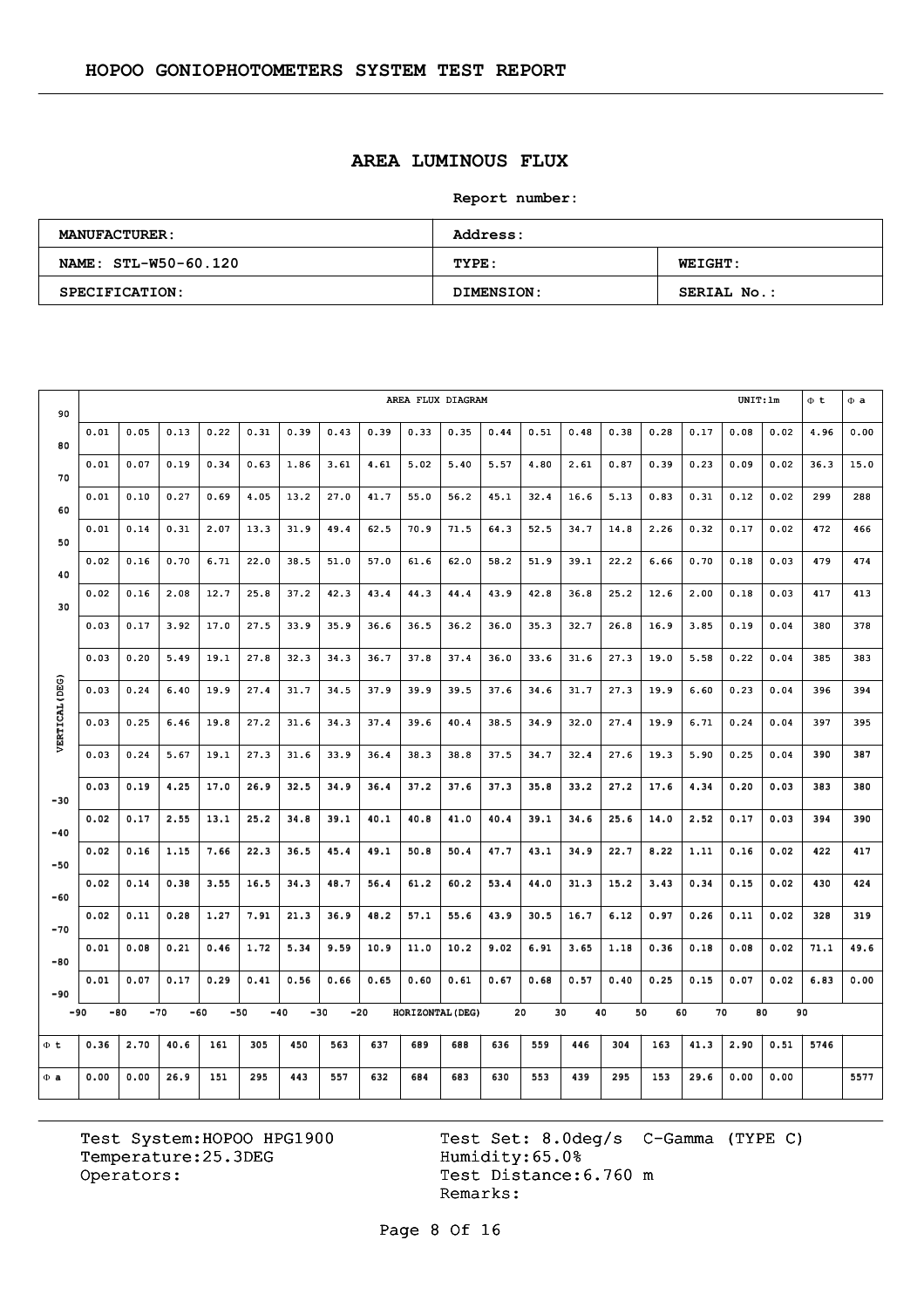#### **CU AND LUMINAIRE BUDGETARY ESTIMATE DIAGRAM**

**Report number: NAME: STL-W50-60.120 TYPE: WEIGHT:** SPECIFICATION: DIMENSION: SERIAL No.: **MANUFACTURER:** Address: ρcc w ρ ρfc RCR RCR:Room Cavity Ratio Coefficients of Utilization (CU) 80% 50% 30% 50% 30% 10% 20% 70% 50% 30% 50% 30% 10% 20% 50% 50% 30% 50% 30% 10% 20% 30% 50% 30% 50% 30% 10% 20% 10% 50% 30% 50% 30% 10% 20% 0  $\mathbf{0}$ 0 0.0 1.0 2.0 3.0 4.0 5.0 6.0 7.0 8.0 9.0 10.0 1.19 1.04 .90 .77 .67 .59 .52 .47 .42 .38 .35 1.19 .00 .83 .69 .58 .49 .43 .37 .33 .30 .27 1.19 .96 .77 .62 .51 .42 .36 .31 .27 .24 .21 1.16 1.02 .88 .76 .66 .58 .51 .46 .41 .38 .34 1.16 .98 .81 .68 .57 .49 .42 .37 .33 .29 .26 1.16 .94 .76 .61 .50 .42 .36 .31 .27 .24 .21 1.11 .97 .84 .73 .63 .56 .49 .44 .40 .36 .33 1.11 .94 .78 .66 .56 .48 .41 .36 .32 .29 .26 1.11 .91 .74 .60 .50 .42 .35 .30 .26 .23 .21 1.06 .93 .80 .70 .61 .53 .47 .43 .39 .35 .32 1.06 .91 .76 .64 .54 .46 .40 .35 .31 .28 .25 1.06 .88 .72 .59 .49 .41 .35 .30 .26 .23 .21 1.01 .89 .77 .67 .58 .51 .46 .41 .37 .34 .31 1.01 .87 .74 .62 .53 .45 .39 .35 .31 .28 .25 1.01 .85 .70 .58 .48 .40 .34 .30 .26  $.23$ .20 .99 .83 .68 .55 .46 .38 .32 .28 .24 .21 .19 3 4 5 6 7 8 9 10 20 30 40 50 LAMPS **LAMPS LIMINAIRE BUDGETARY DIAGRAM**  $5/14$ 6 H=7 4 5 6 น่⇒7 CONDITIONS FLUX 5000lm FLUX 5000lm FACTOR 0.70 Hdown 0.00m Hdown 0.00m Hwork 0.00m Hwork 0.00m Ework(AVE)  $\vert$  1001x  $\rho(\%)$  | cc | w | fc  $70 \mid 50 \mid 30$  $50 \mid 30 \mid 20$ 

Temperature: 25.3DEG Humidity: 65.0% Operators: Test Distance: 6.760 m

Test System:HOPOO HPG1900 Test Set: 8.0deg/s C-Gamma (TYPE C) Remarks:

Page 9 Of 16

AREA(m2)  $210$  20 30 40 50 70 100 200 300 500 700 1k 2k 3k 4k 5k 7k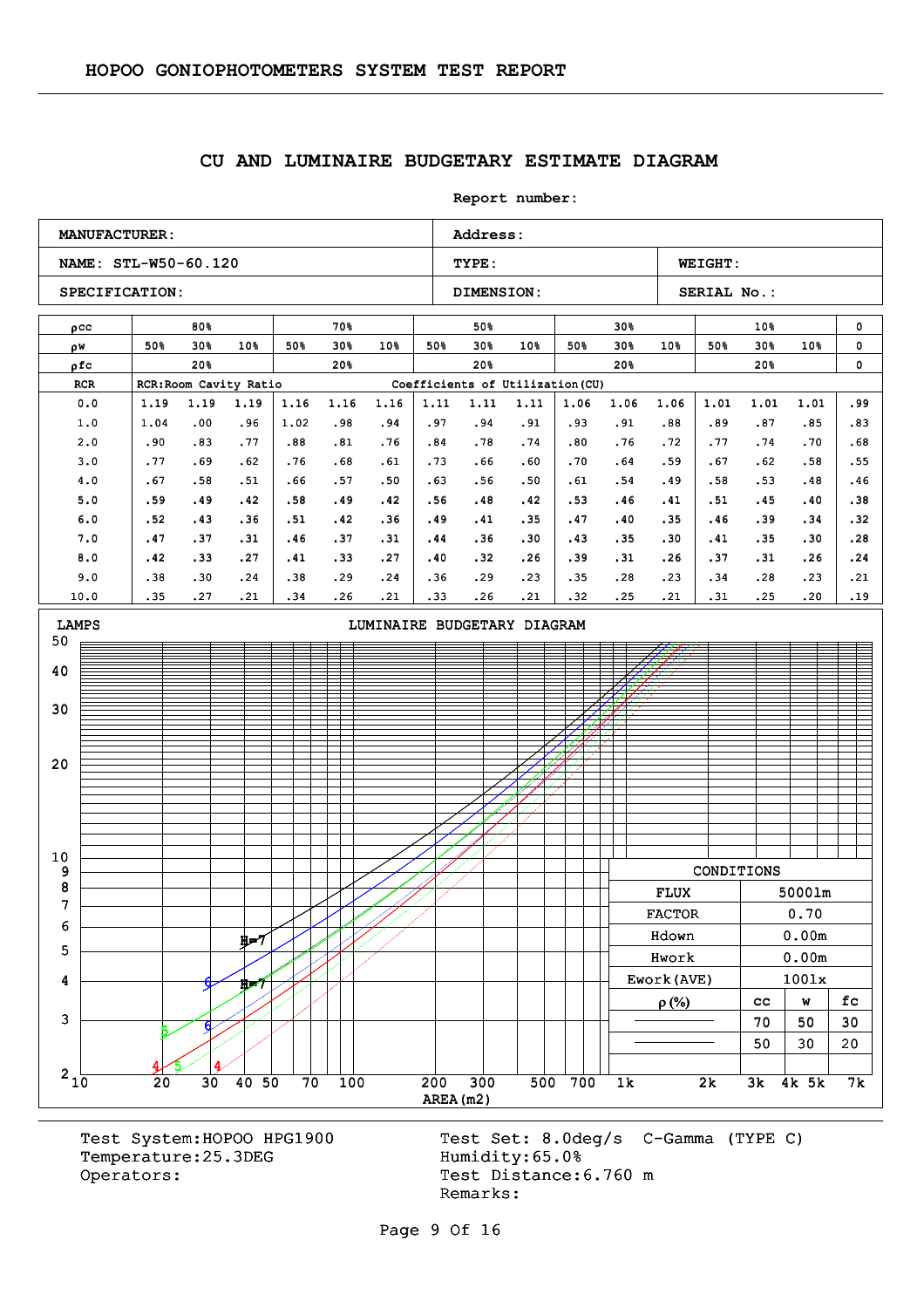### **WEC AND CCEC**

**Report number:** 

| <b>MANUFACTURER:</b>  | <b>Address:</b> |                    |
|-----------------------|-----------------|--------------------|
| NAME: STL-W50-60.120  | TYPE:           | <b>WEIGHT:</b>     |
| <b>SPECIFICATION:</b> | DIMENSION:      | <b>SERIAL No.:</b> |

| $_{\text{O}}$ CC |      | 80%  |                        |      | 70왕  |      |      | 50%  |                                 |      | 30%      |      |      | 10 <sub>8</sub> |                 | 0        |
|------------------|------|------|------------------------|------|------|------|------|------|---------------------------------|------|----------|------|------|-----------------|-----------------|----------|
| οW               | 50%  | 30%  | 10%                    | 50%  | 30%  | 10%  | 50%  | 30%  | 10 <sub>8</sub>                 | 50%  | 30%      | 10%  | 50%  | 30 <sub>8</sub> | 10 <sub>8</sub> | $\Omega$ |
| ρfc              |      | 20%  |                        |      | 20%  |      |      | 20%  |                                 |      | 20%      |      |      | 20%             |                 | $\Omega$ |
| <b>RCR</b>       |      |      | RCR: Room Cavity Ratio |      |      |      |      |      | Wall Exitance Coeffcients (WEC) |      |          |      |      |                 |                 |          |
| 0.0              |      |      |                        |      |      |      |      |      |                                 |      |          |      |      |                 |                 |          |
| 1.0              | .303 | .172 | .055                   | .295 | .168 | .054 | .282 | .162 | .052                            |      | .269.155 | .050 | .257 | .149            | .048            |          |
| 2.0              | .297 | .163 | .050                   | .291 | .160 | .049 | .279 | .155 | .048                            | .267 | .150     | .047 | .257 | .145            | .046            |          |
| 3.0              | .281 | .150 | .045                   | .275 | .147 | .044 | .264 | .143 | .044                            | .254 | .139     | .043 | .245 | .136            | .042            |          |
| 4.0              | .262 | .136 | .040                   | .257 | .135 | .040 | .247 | .131 | .039                            | .238 | .128     | .039 | .230 | .125            | .038            |          |
| 5.0              | .244 | .124 | .036                   | .239 | .123 | .036 | .230 | .120 | .035                            | .222 | .117     | .035 | .214 | .115            | .034            |          |
| 6.0              | .226 | .113 | .032                   | .222 | .112 | .032 | .214 | .110 | .032                            | .207 | .108     | .032 | .200 | .105            | .031            |          |
| 7.0              | .210 | .104 | .029                   | .207 | .103 | .029 | .200 | .101 | .029                            | .193 | .099     | .029 | .187 | .097            | .029            |          |
| 8.0              | .196 | .096 | .027                   | .193 | .095 | .027 | .187 | .093 | .027                            | .181 | .092     | .026 | .175 | .090            | .026            |          |
| 9.0              | .183 | .089 | .025                   | .180 | .088 | .025 | .175 | .086 | .024                            | .169 | .085     | .024 | .164 | .083            | .024            |          |
| 10.0             | .172 | .083 | .023                   | .169 | .082 | .023 | .164 | .080 | .023                            | .159 | .079     | .022 | .155 | .078            | .022            |          |

| $_{\text{pcc}}$ |      | 80%             |                        |      | 70%  |                 |      | 50%                                         |                 |      | 30%  |      |      | 10%             |                 | 0 |
|-----------------|------|-----------------|------------------------|------|------|-----------------|------|---------------------------------------------|-----------------|------|------|------|------|-----------------|-----------------|---|
| ρW              | 50%  | 30%             | 10 <sub>8</sub>        | 50%  | 30%  | 10 <sub>8</sub> | 50%  | 30 <sub>8</sub>                             | 10 <sub>8</sub> | 50%  | 30%  | 10%  | 50%  | 30%             | 10 <sub>8</sub> | 0 |
| ρfc             |      | 20 <sub>8</sub> |                        |      | 20%  |                 |      | 20%                                         |                 |      | 20%  |      |      | 20 <sub>8</sub> |                 | 0 |
| <b>RCR</b>      |      |                 | RCR: Room Cavity Ratio |      |      |                 |      | Ceiling Cavity Exitance Coefficients (CCEC) |                 |      |      |      |      |                 |                 |   |
| 0.0             | .198 | .198            | .198                   | .169 | .169 | .169            |      | .115.115                                    | .115            | .066 | .066 | .066 | .021 | .021            | .021            |   |
| 1.0             | .187 | .164            | .142                   | .160 | .140 | .122            | .110 | .097                                        | .085            | .063 | .056 | .049 | .020 | .018            | .016            |   |
| 2.0             | .180 | .139            | .105                   | .155 | .120 | .091            | .106 | .083                                        | .063            | .061 | .048 | .037 | .020 | .016            | .012            |   |
| 3.0             | .174 | .122            | .080                   | .149 | .105 | .070            | .102 | .073                                        | .049            | .059 | .043 | .029 | .019 | .014            | .009            |   |
| 4.0             | .168 | .109            | .064                   | .144 | .094 | .055            | .099 | .066                                        | .039            | .057 | .038 | .023 | .018 | .012            | .008            |   |
| 5.0             | .161 | .099            | .053                   | .138 | .085 | .046            | .095 | .060                                        | .032            | .055 | .035 | .019 | .018 | .011            | .006            |   |
| 6.0             | .154 | .091            | .045                   | .132 | .078 | .039            | .091 | .055                                        | .028            | .053 | .032 | .016 | .017 | .011            | .005            |   |
| 7.0             | .147 | .084            | .039                   | .127 | .073 | .034            | .088 | .051                                        | .024            | .051 | .030 | .014 | .016 | .010            | .005            |   |
| 8.0             | .141 | .078            | .035                   | .121 | .068 | .030            | .084 | .048                                        | .022            | .049 | .028 | .013 | .016 | .009            | .004            |   |
| 9.0             | .135 | .073            | .032                   | .116 | .064 | .028            | .080 | .045                                        | .020            | .047 | .026 | .012 | .015 | .009            | .004            |   |
| 10.0            | .129 | .069            | .029                   | .111 | .060 | .025            | .077 | .042                                        | .018            | .045 | .025 | .011 | .015 | .008            | .004            |   |

Temperature:25.3DEG Operators: Test Distance: 6.760 m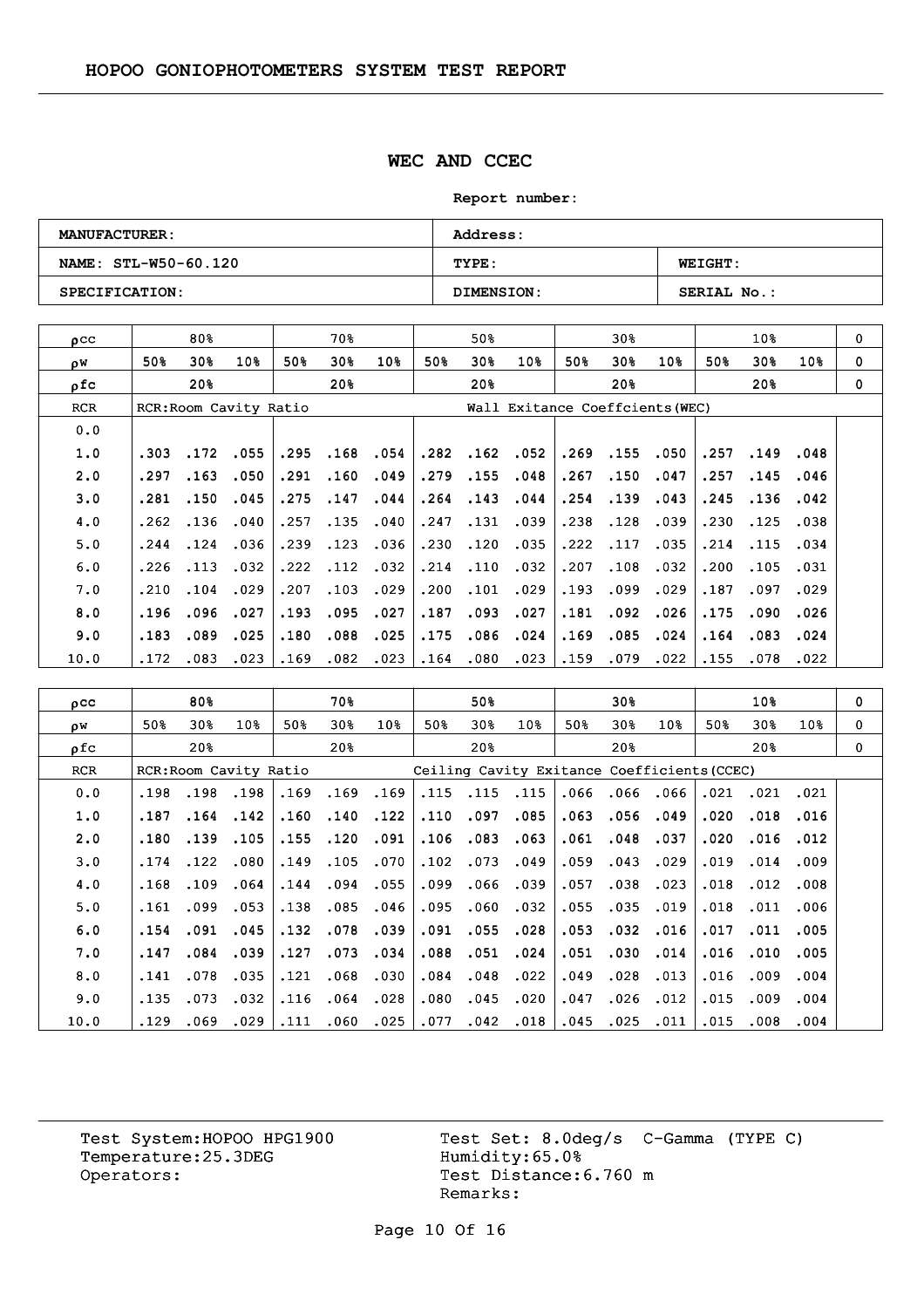## **Uncorrected UGR Table**

| <b>Report number:</b> |  |
|-----------------------|--|
|-----------------------|--|

|                   | <b>MANUFACTURER:</b> |      |                                                    |                  |      | Address:          |      |                 |                 |      |      |  |
|-------------------|----------------------|------|----------------------------------------------------|------------------|------|-------------------|------|-----------------|-----------------|------|------|--|
|                   | NAME: STL-W50-60.120 |      |                                                    |                  |      | TYPE:             |      |                 | WEIGHT:         |      |      |  |
|                   | SPECIFICATION:       |      |                                                    |                  |      | <b>DIMENSION:</b> |      |                 | SERIAL No.:     |      |      |  |
| ceiling/cavity    |                      | 0.7  | 0.7                                                | 0.5              | 0.5  | 0.3               | 0.7  | 0.7             | 0.5             | 0.5  | 0.3  |  |
|                   | walls                | 0.5  | 0.3                                                | 0.5              | 0.3  | 0.3               | 0.5  | 0.3             | 0.5             | 0.3  | 0.3  |  |
|                   | working plane        | 0.2  | 0.2                                                | 0.2              | 0.2  | 0.2               | 0.2  | 0.2             | 0.2             | 0.2  | 0.2  |  |
| Room dimensions   |                      |      |                                                    | Viewed crosswise |      |                   |      |                 | Viewed endwise  |      |      |  |
| $x = 2H$ $y = 2H$ |                      | 23.3 | 24.9                                               | 23.5             | 25.1 | 25.3              | 27.1 | 28.7            | 27.4            | 28.9 | 29.2 |  |
|                   | 3н                   | 23.4 | 24.9                                               | 23.7             | 25.1 | 25.4              | 29.2 | 30.7            | 29.5            | 31.0 | 31.2 |  |
|                   | 4H                   | 23.3 | 24.7                                               | 23.6             | 25.0 | 25.3              | 29.3 | 30.7            | 29.6            | 31.0 | 31.3 |  |
|                   | 6H                   | 23.2 | 24.5                                               | 23.5             | 24.8 | 25.1              | 29.2 | 30.5            | 29.6            | 30.8 | 31.1 |  |
|                   | 8H                   | 23.1 | 24.4                                               | 23.5             | 24.7 | 25.0              | 29.2 | 30.4            | 29.5            | 30.7 | 31.0 |  |
|                   | 12H                  | 23.1 | 24.3                                               | 23.5             | 24.6 | 25.0              | 29.1 | 30.3            | 29.5            | 30.6 | 31.0 |  |
| 4H                | 2H                   | 24.3 | 25.7                                               | 24.6             | 26.0 | 26.3              | 27.4 | 28.8            | 27.7            | 29.0 | 29.3 |  |
|                   | 3H                   | 24.4 | 25.7                                               | 24.8             | 26.0 | 26.3              | 29.5 | 30.7            | 29.8            | 31.0 | 31.3 |  |
|                   | 4H                   | 24.3 | 25.4                                               | 24.7             | 25.8 | 26.1              | 29.6 | 30.7            | 30.0            | 31.1 | 31.4 |  |
|                   | 6H                   | 24.2 | 25.2                                               | 24.7             | 25.6 | 26.0              | 29.5 | 30.5            | 29.9            | 30.9 | 31.3 |  |
|                   | 8H                   | 24.2 | 25.1                                               | 24.6             | 25.5 | 25.9              | 29.5 | 30.4            | 29.9            | 30.8 | 31.2 |  |
|                   | 12H                  | 24.2 | 25.0                                               | 24.6             | 25.4 | 25.8              | 29.4 | 30.3            | 29.9            | 30.7 | 31.1 |  |
| 8H                | 4H                   | 24.5 | 25.4                                               | 24.9             | 25.8 | 26.2              | 29.5 | 30.4            | 29.9            | 30.8 | 31.2 |  |
|                   | 6H                   | 24.4 | 25.2                                               | 24.9             | 25.6 | 26.0              | 29.4 | 30.2            | 29.9            | 30.6 | 31.1 |  |
|                   | 8H                   | 24.4 | 25.0                                               | 24.9             | 25.5 | 26.0              | 29.4 | 30.1            | 29.9            | 30.5 | 31.0 |  |
|                   | 12H                  | 24.4 | 24.9                                               | 24.9             | 25.4 | 25.9              | 29.4 | 29.9            | 29.9            | 30.4 | 30.9 |  |
| 12H               | 4H                   | 24.5 | 25.3                                               | 24.9             | 25.7 | 26.1              | 29.5 | 30.3            | 29.9            | 30.7 | 31.1 |  |
|                   | 6н                   | 24.4 | 25.0                                               | 24.9             | 25.5 | 26.0              | 29.4 | 30.1            | 29.9            | 30.5 | 31.0 |  |
|                   | 8H                   | 24.4 | 24.9                                               | 24.9             | 25.4 | 25.9              | 29.4 | 29.9            | 29.9            | 30.4 | 30.9 |  |
|                   |                      |      | Variations with the observer position at spacings: |                  |      |                   |      |                 |                 |      |      |  |
| $S = 1.0H$        |                      |      |                                                    | $+ 0.4 / - 0.8$  |      |                   |      |                 | $+ 0.4 / - 0.4$ |      |      |  |
|                   | 1.5H                 |      |                                                    | $+ 0.9 / - 1.3$  |      | $+ 1.3 / - 0.6$   |      |                 |                 |      |      |  |
|                   | 2.0H                 |      |                                                    | $+ 0.6 / - 1.4$  |      |                   |      | $+ 2.4 / - 2.2$ |                 |      |      |  |

CIE Pub.117 Corrected 5746 lm Total Lamp Luminous Flux.(8log(F/F0) = 6.1)

Temperature:25.3DEG<br>Operators: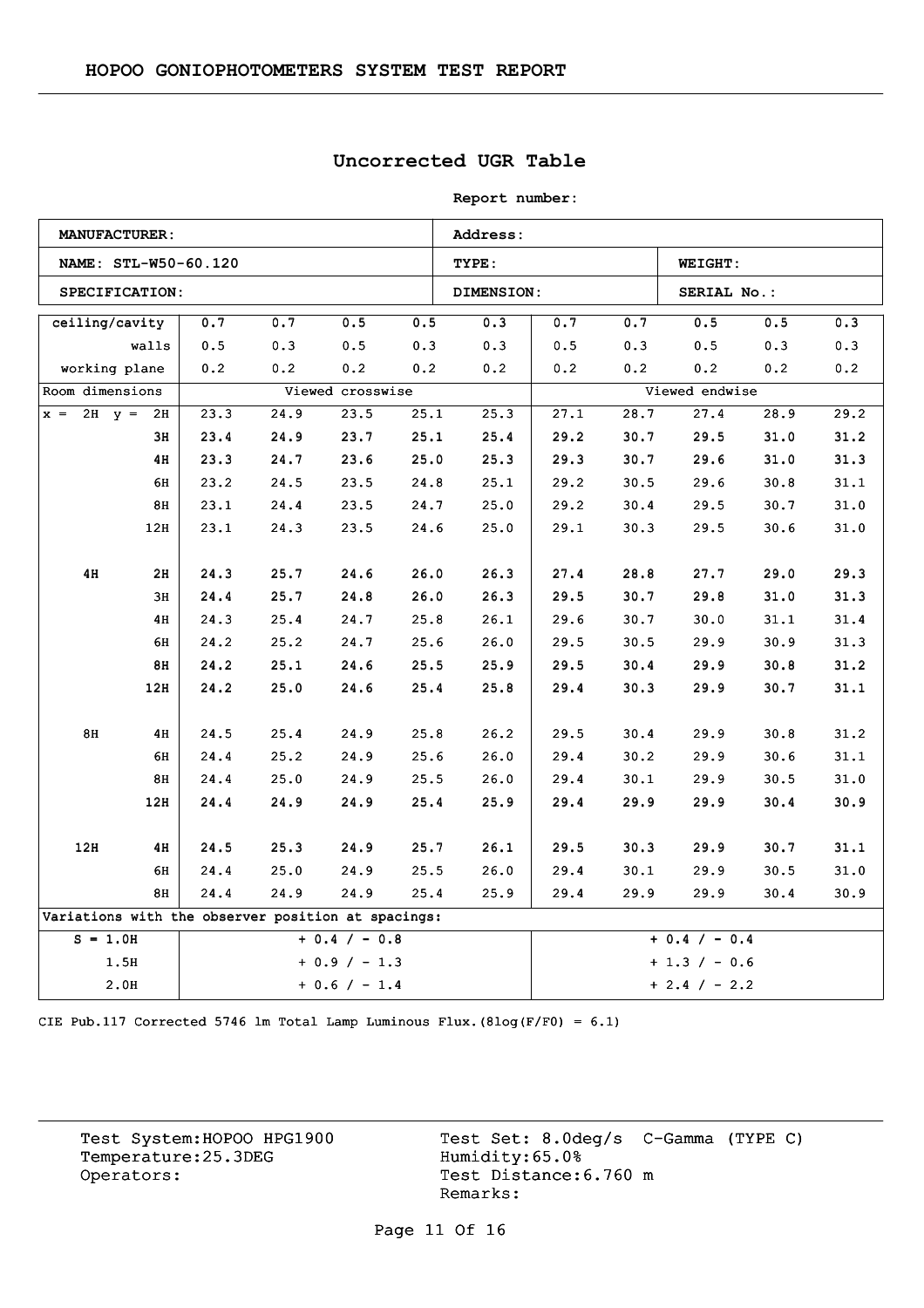## **UTILIZATION FACTORS TABLE**

**Report number:** 

| <b>MANUFACTURER:</b> | <b>Address:</b> |                    |
|----------------------|-----------------|--------------------|
| NAME: STL-W50-60.120 | TYPE:           | <b>WEIGHT:</b>     |
| SPECIFICATION:       | DIMENSION:      | <b>SERIAL No.:</b> |

|                                                                  |     |     |                               | <b>REFLECTANCE</b> |     |                   |     |     |     |             |
|------------------------------------------------------------------|-----|-----|-------------------------------|--------------------|-----|-------------------|-----|-----|-----|-------------|
| Ceiling                                                          | 0.8 | 0.8 | 0.8                           | 0.7                | 0.7 | 0.7               | 0.5 | 0.5 | 0.5 | $\mathbf 0$ |
| Walls                                                            | 0.7 | 0.5 | 0.3                           | 0.7                | 0.5 | 0.3               | 0.7 | 0.5 | 0.3 | $\pmb{0}$   |
| Working plane                                                    | 0.2 | 0.2 | 0.2                           | 0.2                | 0.2 | 0.2               | 0.2 | 0.2 | 0.2 | $\pmb{0}$   |
| ROOM INDEX                                                       |     |     | UTILIZATION FACTORS (PERCENT) |                    |     | $k(RI)$ x RCR = 5 |     |     |     |             |
| $k = 0.60$                                                       | 50  | 37  | 29                            | 49                 | 36  | 29                | 47  | 36  | 29  | 21          |
| 0.80                                                             | 61  | 48  | 40                            | 60                 | 47  | 39                | 58  | 47  | 39  | 31          |
| 1.00                                                             | 71  | 59  | 50                            | 70                 | 58  | 50                | 67  | 60  | 50  | 42          |
| 1.25                                                             | 79  | 68  | 60                            | 77                 | 67  | 59                | 75  | 65  | 58  | 50          |
| 1.50                                                             | 85  | 74  | 66                            | 83                 | 73  | 66                | 80  | 71  | 65  | 57          |
| 2.00                                                             | 93  | 84  | 77                            | 91                 | 83  | 76                | 87  | 80  | 75  | 66          |
| 2.50                                                             | 97  | 89  | 83                            | 95                 | 88  | 82                | 91  | 85  | 80  | 71          |
| 3.00                                                             | 101 | 94  | 88                            | 99                 | 93  | 87                | 95  | 89  | 85  | 76          |
| 4.00                                                             | 106 | 100 | 95                            | 103                | 98  | 94                | 99  | 95  | 91  | 82          |
| 5.00                                                             | 108 | 103 | 99                            | 106                | 101 | 98                | 101 | 98  | 95  | 85          |
| ROOM INDEX                                                       |     |     |                               | UF(total)          |     |                   |     |     |     | Direct      |
| According to DIN EN 13032-2 2004<br>$SHRNOM = 1.25$<br>Suspended |     |     |                               |                    |     |                   |     |     |     |             |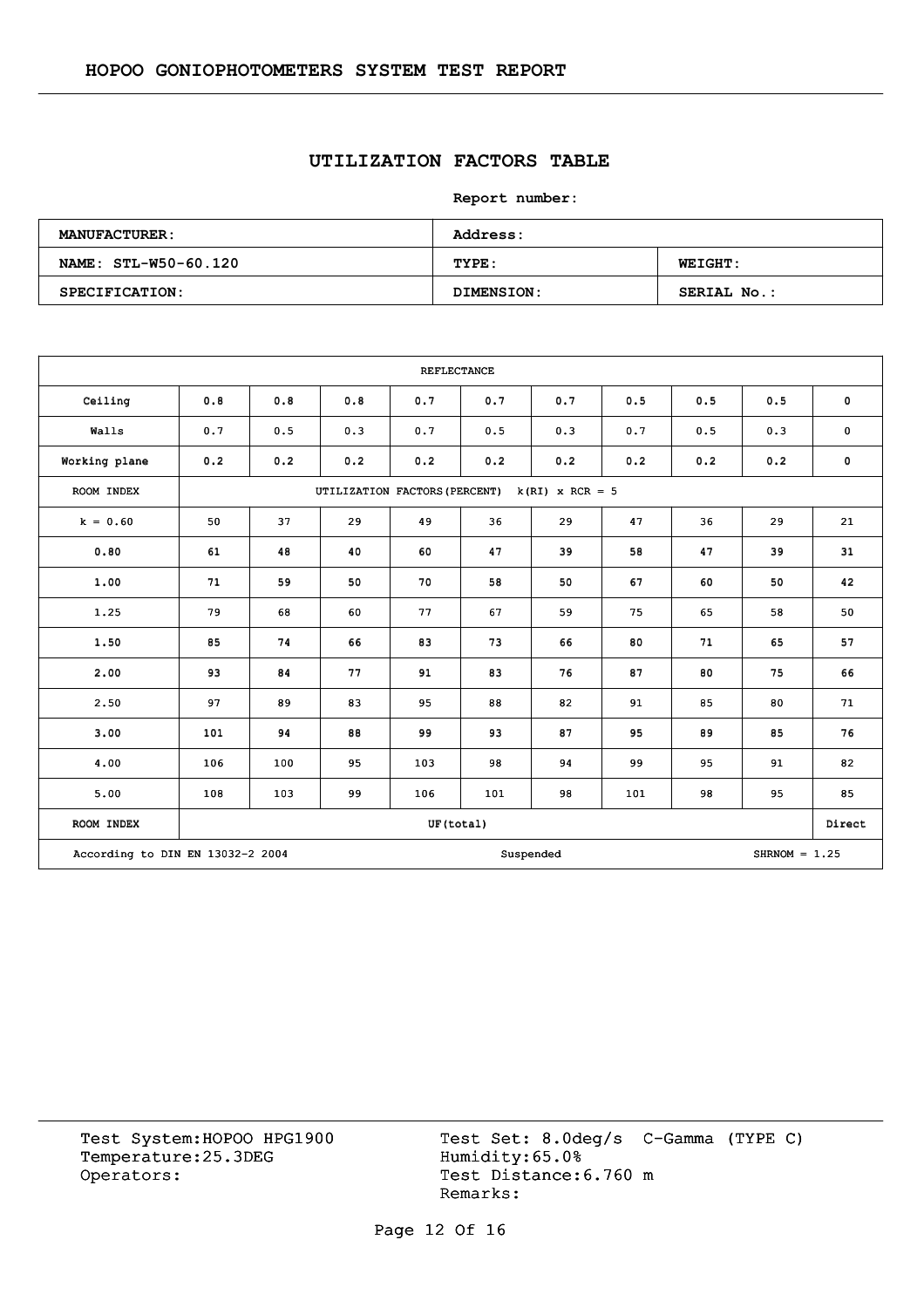### **ISOCANDELA DIAGRAM**

**Report number:** 

| <b>MANUFACTURER:</b> | <b>Address:</b> |                |
|----------------------|-----------------|----------------|
| NAME: STL-W50-60.120 | TYPE:           | <b>WEIGHT:</b> |
| SPECIFICATION:       | DIMENSION:      | SERIAL No.:    |

![](_page_12_Figure_4.jpeg)

Temperature:25.3DEG Operators: Test Distance: 6.760 m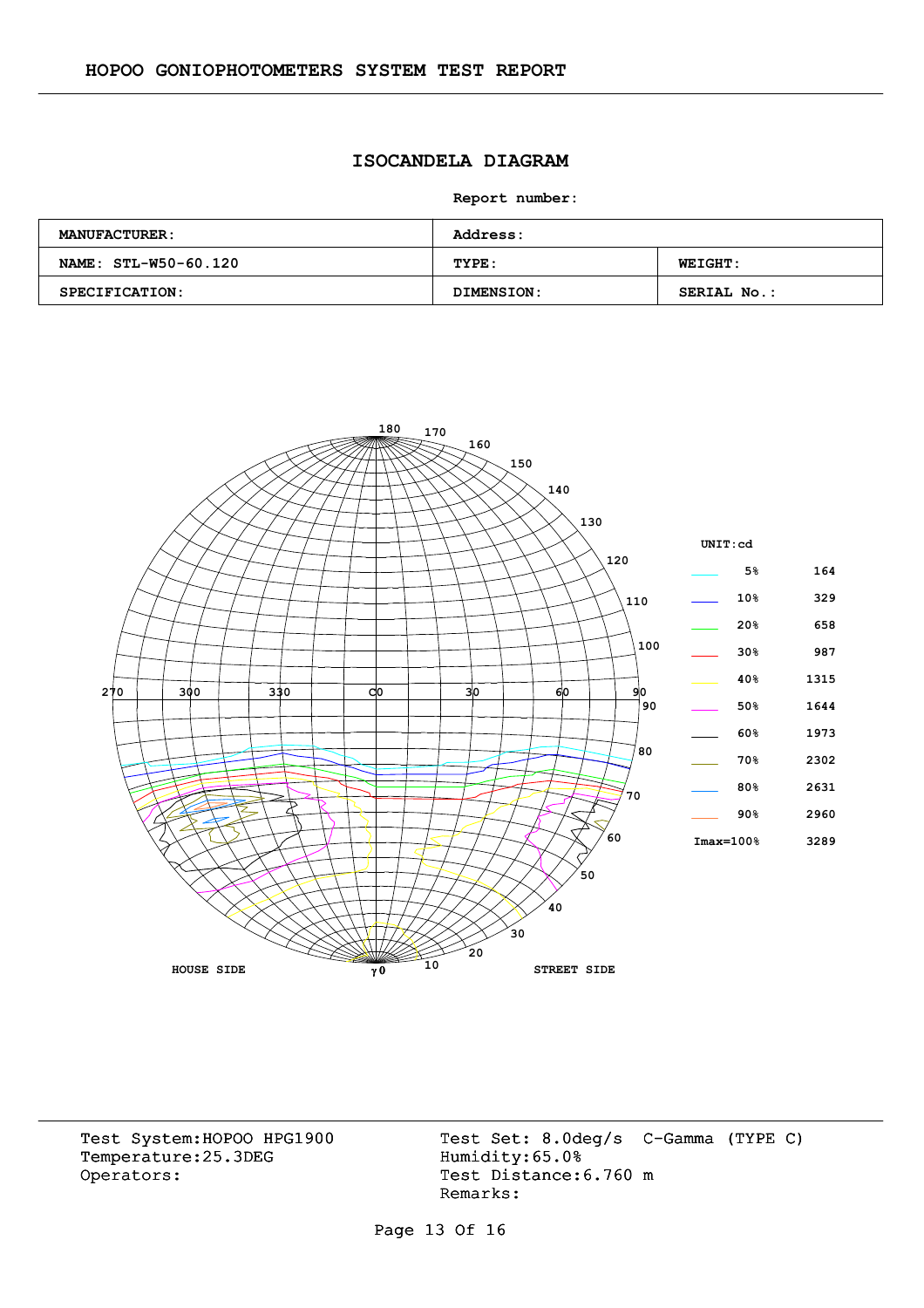### **ISOLUX DIAGRAM**

**Report number:** 

| <b>MANUFACTURER:</b> | <b>Address:</b>   |                    |
|----------------------|-------------------|--------------------|
| NAME: STL-W50-60.120 | TYPE:             | <b>WEIGHT:</b>     |
| SPECIFICATION:       | <b>DIMENSION:</b> | <b>SERIAL No.:</b> |

![](_page_13_Figure_4.jpeg)

#### ILLUMINANCE AT MH=10 m, Enadir =  $13.64$  lx

![](_page_13_Figure_6.jpeg)

![](_page_13_Figure_7.jpeg)

Temperature:25.3DEG Operators: Test Distance: 6.760 m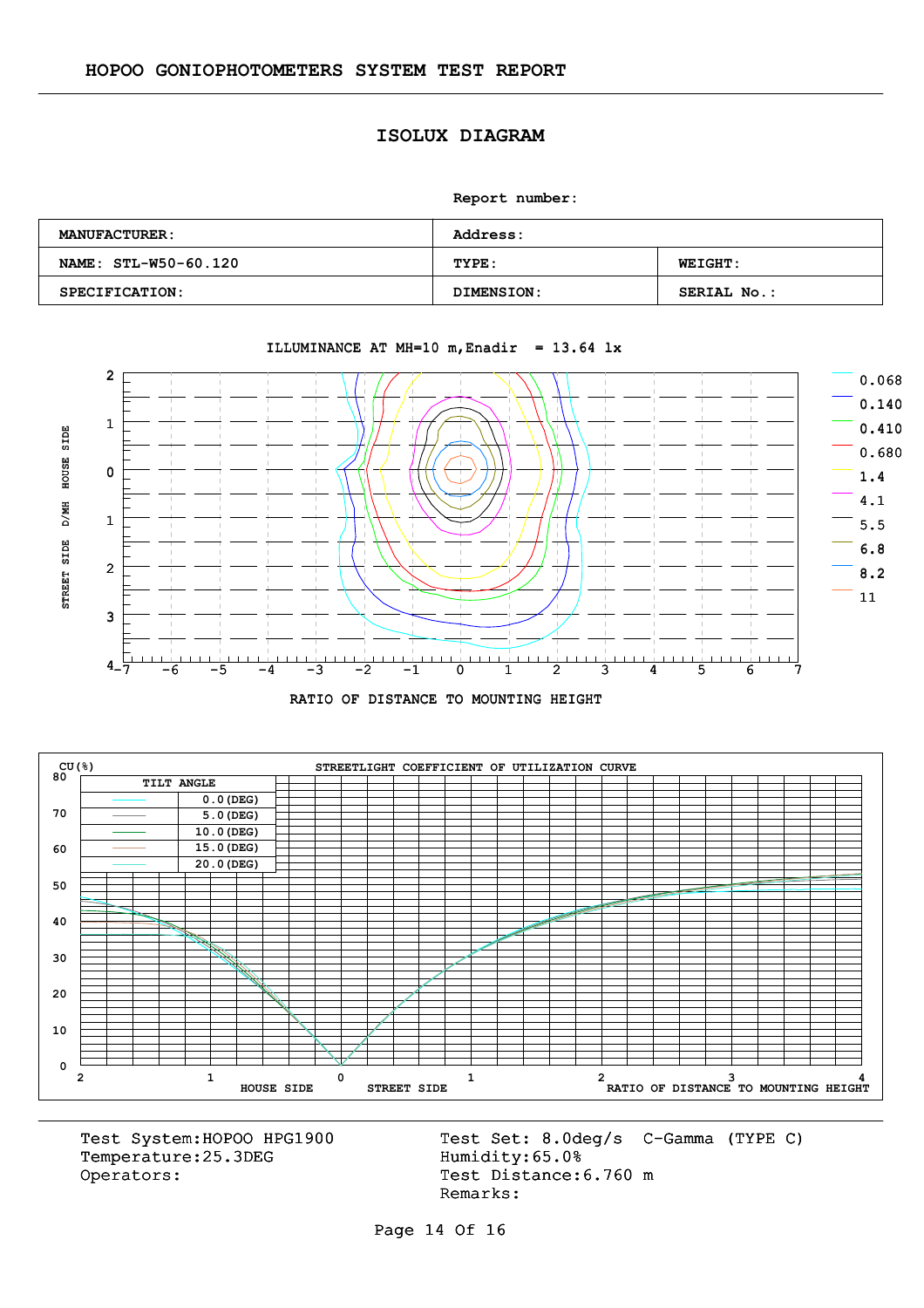### **ISOCANDELA DIAGRAM**

**Report number:** 

| <b>MANUFACTURER:</b> | <b>Address:</b> |                |
|----------------------|-----------------|----------------|
| NAME: STL-W50-60.120 | TYPE:           | <b>WEIGHT:</b> |
| SPECIFICATION:       | DIMENSION:      | SERIAL No.:    |

![](_page_14_Figure_4.jpeg)

Temperature:25.3DEG Operators: Test Distance: 6.760 m

Test System:HOPOO HPG1900 Test Set: 8.0deg/s C-Gamma (TYPE C)<br>Temperature:25.3DEG Humidity:65.0% Remarks:

Page 15 Of 16